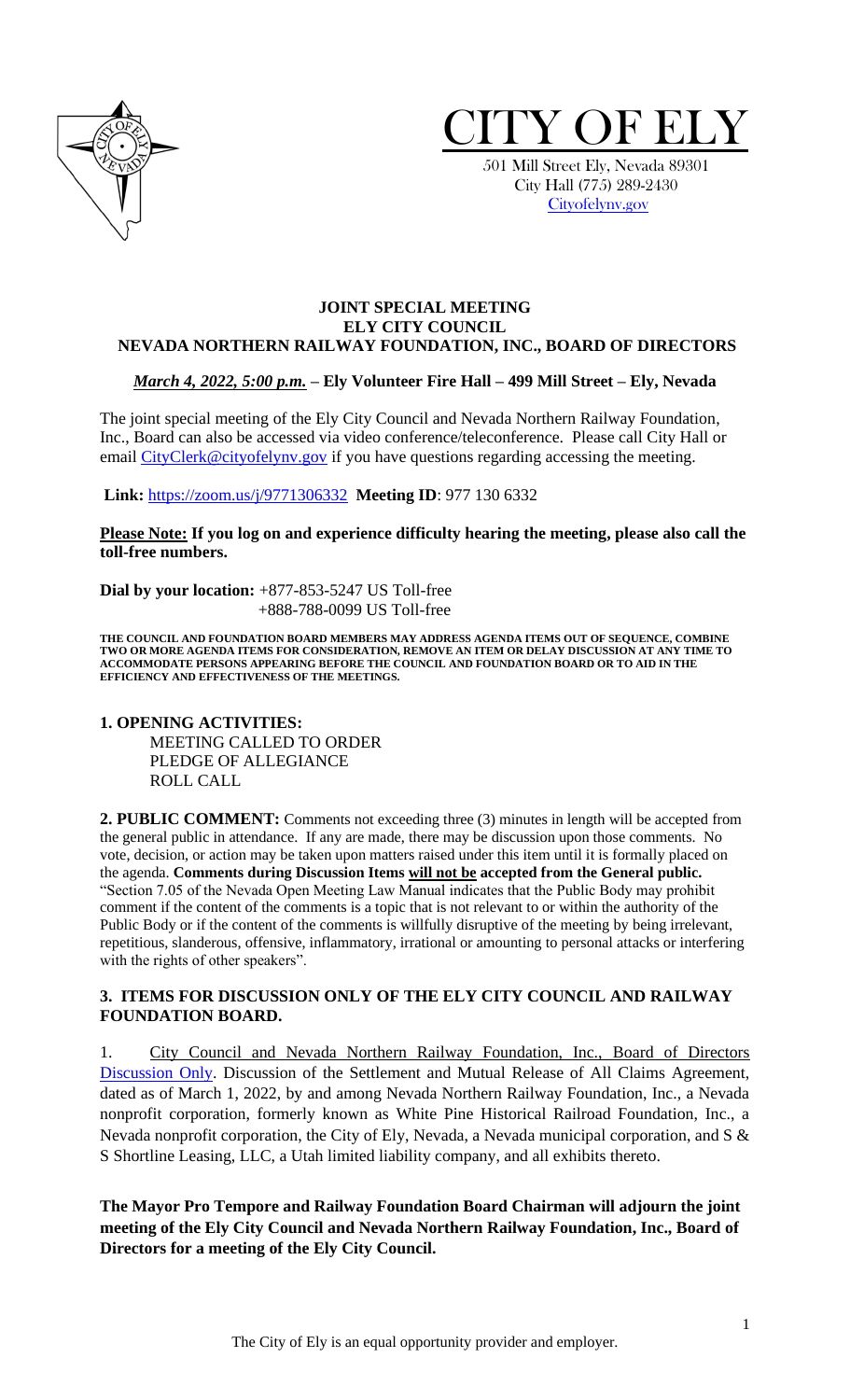# **4. ITEMS FOR DISCUSSION/POSSIBLE ACTION ONLY OF THE ELY CITY COUNCIL.**

1. City Council – [Discussion/For Possible Action.](https://www.cityofelynv.gov/pdf/CityCouncil2022/cc3-4-22/SSSettlementAgreement-SSExecutedCounterpart) Approval of the Settlement and Mutual Release of All Claims Agreement, dated as of March 1, 2022, by and among Nevada Northern Railway Foundation, Inc., a Nevada nonprofit corporation, formerly known as White Pine Historical Railroad Foundation, Inc., a Nevada nonprofit corporation, the City of Ely, Nevada, a Nevada municipal corporation, and S & S Shortline Leasing, LLC, a Utah limited liability company, and all exhibits thereto.

2. City Council – Discussion/For Possible Action. Approval of and direction to Mayor Pro Tempore, Dr. Jerri-Lynn Williams-Harper, to execute, on behalf of the City of Ely, the Settlement and Mutual Release of All Claims Agreement, dated as of March 1, 2022, by and among Nevada Northern Railway Foundation, Inc., a Nevada nonprofit corporation, formerly known as White Pine Historical Railroad Foundation, Inc., a Nevada nonprofit corporation, the City of Ely, Nevada, a Nevada municipal corporation, and S & S Shortline Leasing, LLC, a Utah limited liability company, and any exhibits thereto, and to take all actions necessary or appropriate to consummate the closing of the transactions contemplated in that agreement.

3. City Council – Discussion/For Possible Action. Approval of and direction to attorneys for the City of Ely at the law firms of Maupin, Cox & LeGoy and Thompson Hine to execute and/or file all necessary exhibits to the Settlement and Mutual Release of All Claims Agreement, dated as of March 1, 2022, by and among Nevada Northern Railway Foundation, Inc., a Nevada nonprofit corporation, formerly known as White Pine Historical Railroad Foundation, Inc., a Nevada nonprofit corporation, the City of Ely, Nevada, a Nevada municipal corporation, and S & S Shortline Leasing, LLC, a Utah limited liability company, in the Seventh Judicial District Court of the State of Nevada and the Surface Transportation Board and to take all actions necessary or appropriate to consummate the closing of the transactions contemplated in that agreement.

**The Mayor Pro Tempore will adjourn the meeting of the Ely City Council and turn the gavel back to the Chairman of the Board of Nevada Northern Railway Foundation, Inc., for a meeting of the Nevada Northern Railway Foundation, Inc., Board of Directors.** 

# **5. ITEMS FOR DISCUSSION/POSSIBLE ACTION ONLY OF THE BOARD OF DIRECTORS OF NEVADA NORTHERN RAILWAY FOUNDATION, INC.**

1. Nevada Northern Railway Foundation, Inc. – [Discussion/For Possible Action.](https://www.cityofelynv.gov/pdf/CityCouncil2022/cc3-4-22/SSSettlementAgreement-SSExecutedCounterpart) Approval of the Settlement and Mutual Release of All Claims Agreement, dated as of March 1, 2022, by and among Nevada Northern Railway Foundation, Inc., a Nevada nonprofit corporation, formerly known as White Pine Historical Railroad Foundation, Inc., a Nevada nonprofit corporation, the City of Ely, Nevada, a Nevada municipal corporation, and S & S Shortline Leasing, LLC, a Utah limited liability company, and all exhibits thereto.

2. Nevada Northern Railway Foundation, Inc. – Discussion/For Possible Action. Approval of and direction to Chairman of the Board, John Gianoli, to execute, on behalf of Nevada Northern Railway Foundation, Inc., the Settlement and Mutual Release of All Claims Agreement, dated as of March 1, 2022, by and among Nevada Northern Railway Foundation, Inc., a Nevada nonprofit corporation, formerly known as White Pine Historical Railroad Foundation, Inc., a Nevada nonprofit corporation, the City of Ely, Nevada, a Nevada municipal corporation, and S & S Shortline Leasing, LLC, a Utah limited liability company, and any exhibits thereto, and to take all actions necessary or appropriate to consummate the closing of the transactions contemplated in that agreement.